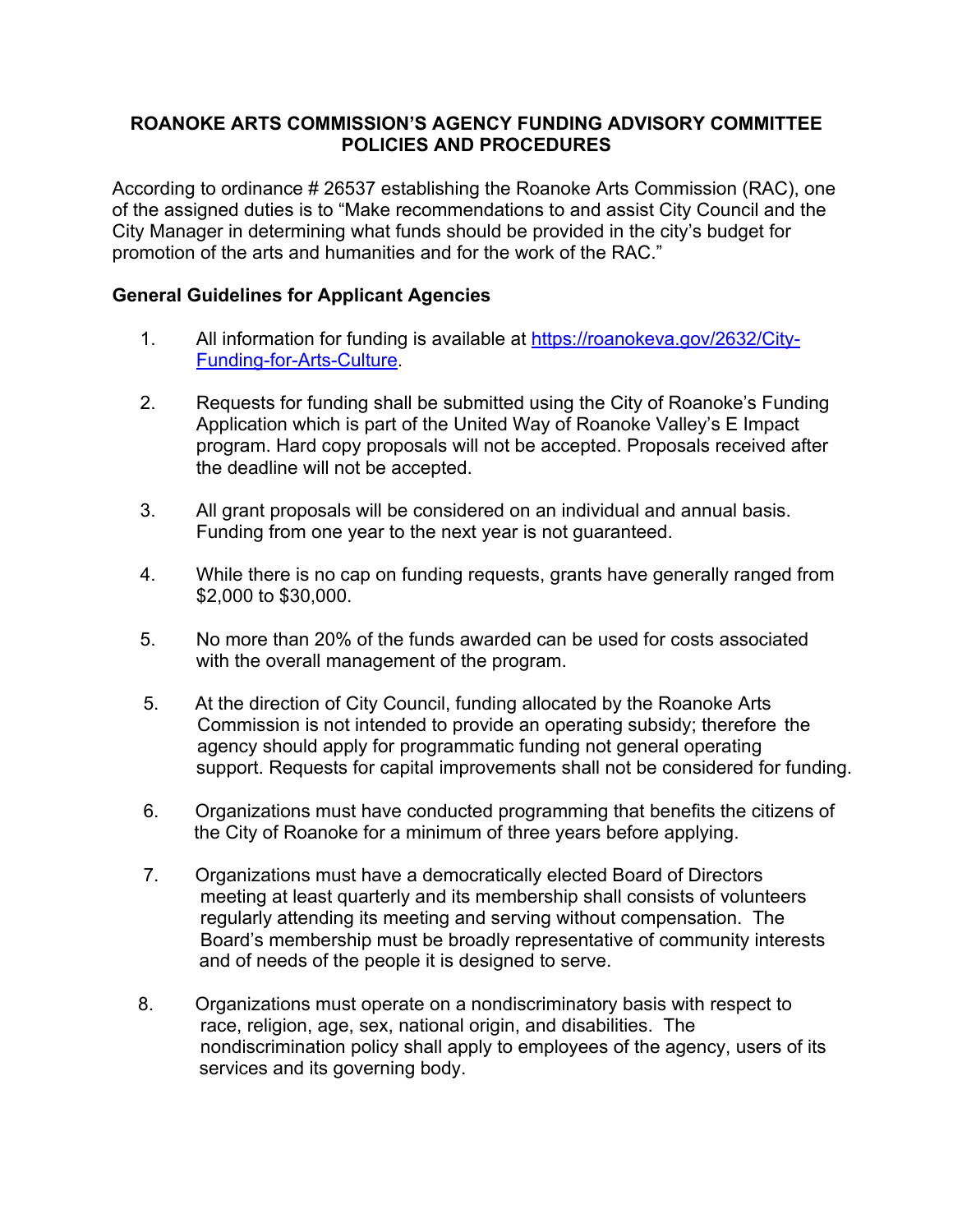# **Financial Statements and Audits**

1. Required General Purpose Financial statements must be submitted as follows:

- Agencies applying for up to \$10,000 in funding must (at a minimum) submit financial statements without an auditor's compilation or independent audit report. Statements must include comparative data for the current and prior fiscal years, include a balance sheet and statement of revenues and expenses, specify the support provided by the City of Roanoke (including the value of donated services), and include any appropriate, informative notes.
- Agencies applying for between \$10,001 and \$24,999 in funding must (at a minimum) submit financial statements with an auditor's compilation or independent audit report. These statements must specify the support provided by the City of Roanoke (including the value of donated services), and must include any notes to the financial statements.
- Agencies requesting \$25,000 or more must submit financial statements with an independent audit report. The financial statements must specify the support provided by the City of Roanoke (including the value of donated services), and must include the notes to the financial statements.

Agencies required to have their financial statements compiled or audited by a Certified Public Accountant for any purpose, must submit the statements along with the audit report and any notes to the financial statements.

Agencies required to submit an auditor compilation, independent audit report, or financial statements should submit the **most recent fiscal year's** statements and reports.

- 2. Audited financial statements must meet the following conditions:
	- Be prepared by an independent public accountant
	- Include and clearly identify funds received from Roanoke Arts Commission's Agency Funding Advisory Committee
	- Include a statement of revenues (receipts) and expenses (disbursements)
	- Be for a fiscal year ending not more than 18 months prior to the date of the request for a check
	- Contain an unqualified opinion on the financial statements
- 3. Compiled financial statements must meet the following conditions:
	- $\bullet$  Be prepared by an independent public accountant
	- $\bullet$  Be for a fiscal year ending not more than 18 months prior to the date of the request for a check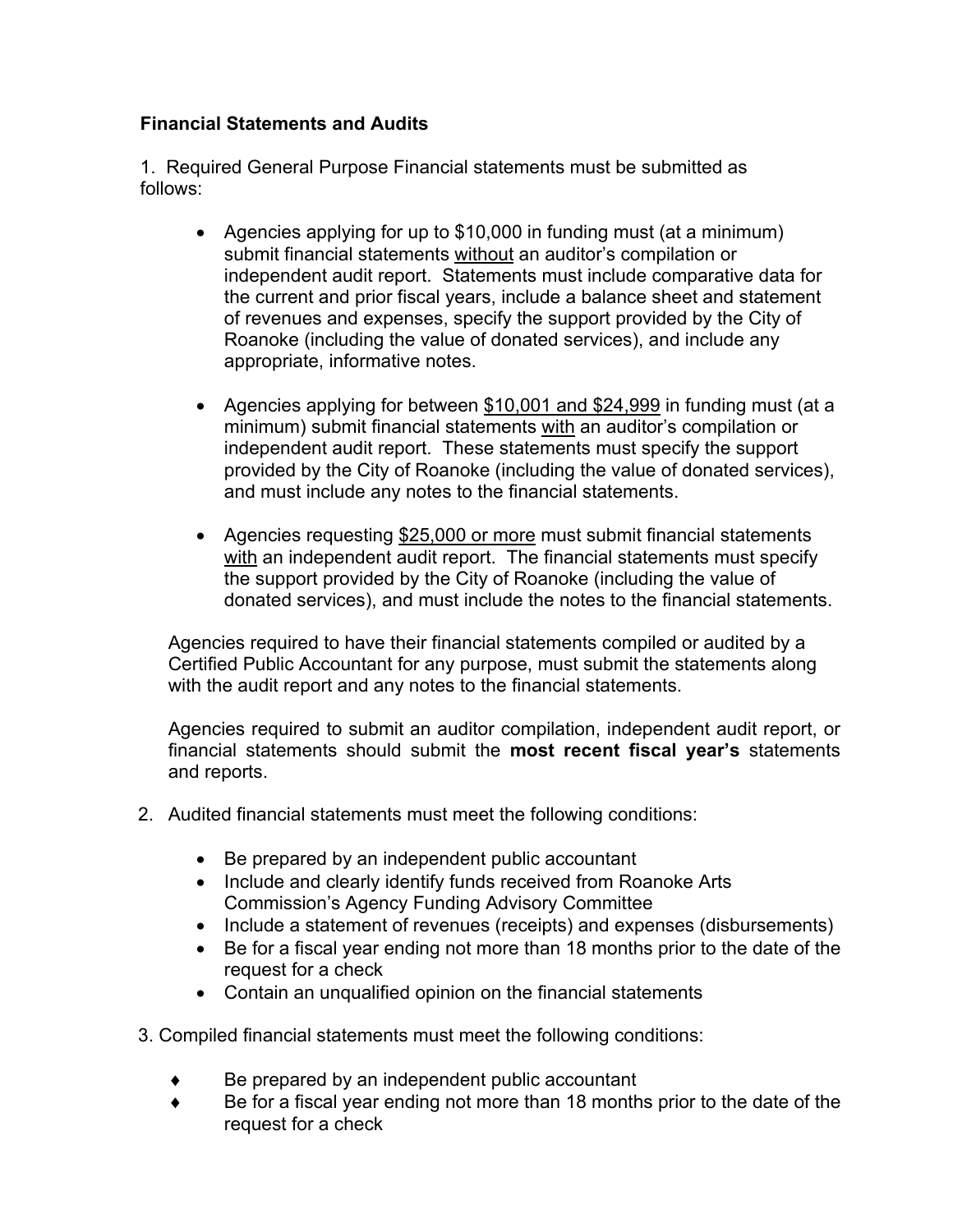- $\bullet$  List all revenues (receipts) and expenses (disbursements) for the application
- Identify all funds received from the City of Roanoke
- 4. The audited financial statements may be reviewed and their adequacy determined by the City's Municipal Auditor. The City's Municipal Auditor shall have the right to inspect and examine these records at all reasonable times. Funds will be released only after certification by the Chairperson of the Roanoke Arts Commission that all requirements have been met and after formal approval by City Council.

## **General Guidelines for Funded Agencies**

- 1. Organizations must maintain records of revenues, expenditures, and services. The Roanoke Arts Commission's Agency Funding Advisory Committee shall have the right to inspect and examine these records at all reasonable times.
- 3. For the purposes of gathering information to measure performance, the AFAC may request such reports and other statistical data relating to the operations of the programs or agency for which funding is or has been requested from the City.
- 4. Expenditures of the city funds must be made in accordance with the goals and objectives as stated in the approved grant proposal.
- 5. All funds granted must be expended in the fiscal year in which they are allocated. Unexpended allocations revert to the City of Roanoke.
- 6. Request for any deviation from the approved purpose of grant fund expenditures must be submitted in writing to the Chairperson of the Agency Funding Advisory committee. Written approval from the Chairperson must be obtained before such expenditures are made.
- 7. The grant proposal form and all attachments, including the audited financial statements, shall be a matter of public record. The following types of documents shall also be a matter of public record: minutes of AFAC meetings, agendas, and correspondence generated by the AFAC, correspondence to the AFAC, and any documents in possession of the AFAC.
- 8. Organizations should maintain their records according to IRS regulations. Any records needed or requested by the AFAC should be maintained for at least three years prior to the most recent audit.
- 9. The City will retain the audited financial statements for five years. The agenda, minutes of meetings, correspondence, grant proposal forms, and all documents of the AFAC will be maintained in accordance with the City of Roanoke's Records Management Policy mandated by the Library of VA.